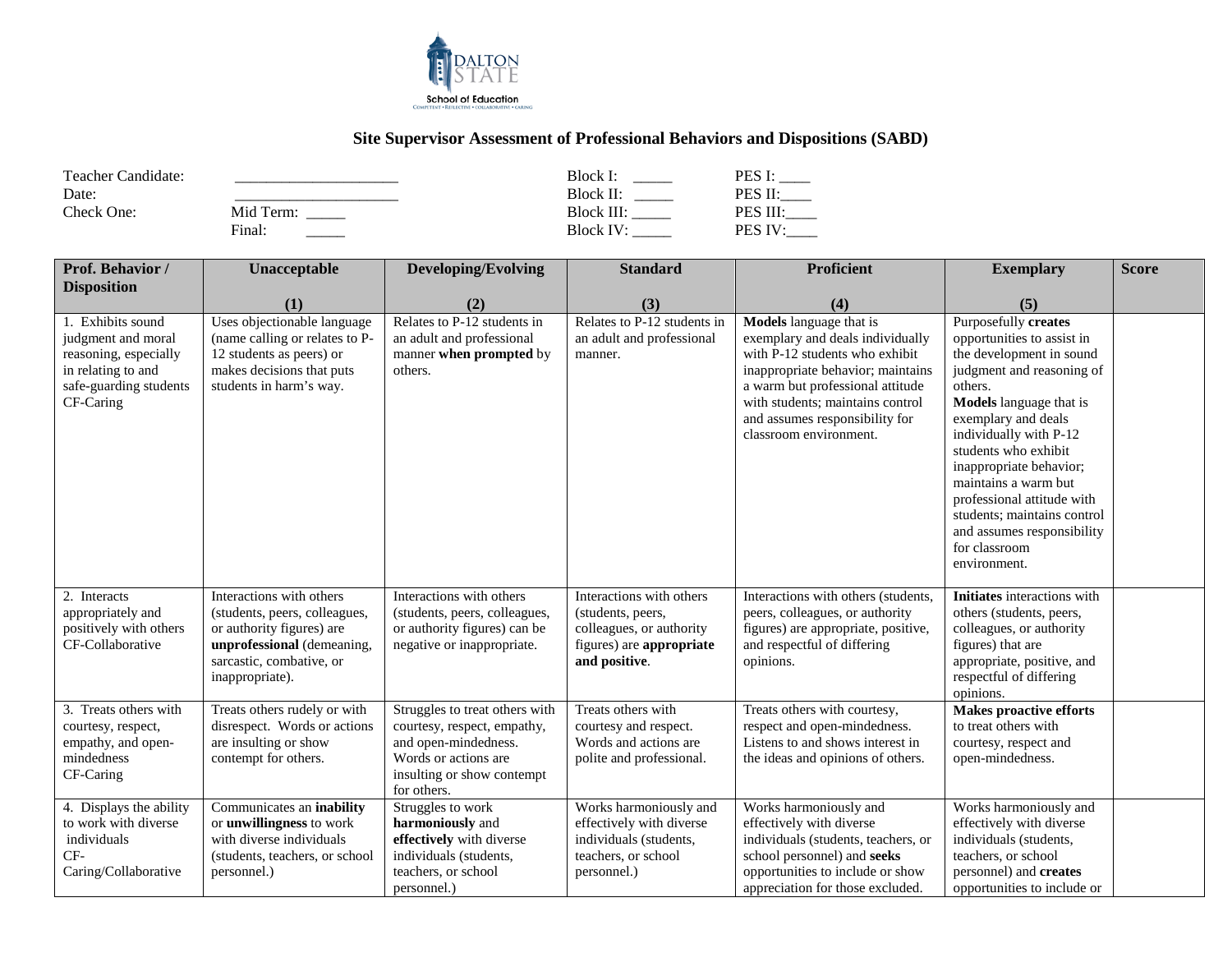|                                                                                                                                         |                                                                                                                                                                                                                                                                                         |                                                                                                                                                                            |                                                                                                                                                                                                                                                          |                                                                                                                                                                                                                                                                                                       | show appreciation for<br>those excluded                                                                                                                                                                                                                                                                      |
|-----------------------------------------------------------------------------------------------------------------------------------------|-----------------------------------------------------------------------------------------------------------------------------------------------------------------------------------------------------------------------------------------------------------------------------------------|----------------------------------------------------------------------------------------------------------------------------------------------------------------------------|----------------------------------------------------------------------------------------------------------------------------------------------------------------------------------------------------------------------------------------------------------|-------------------------------------------------------------------------------------------------------------------------------------------------------------------------------------------------------------------------------------------------------------------------------------------------------|--------------------------------------------------------------------------------------------------------------------------------------------------------------------------------------------------------------------------------------------------------------------------------------------------------------|
| 5. Displays maturity<br>and independence by<br>following appropriate<br>protocol when seeking<br>solutions to problems<br>CF-Reflective | Fails to identify the<br>appropriate personnel with<br>whom to address the<br>problem; focuses on<br>blaming others rather than<br>seeking solutions.                                                                                                                                   | Enlists the help of faculty or<br>staff to solve problems and<br>depends upon them for<br>solutions.                                                                       | Enlists the help of faculty<br>or staff in identifying the<br>appropriate personnel to<br>assist in developing a<br>solution rather than<br>assigning blame.                                                                                             | Independently takes initiative to<br>develop an appropriate solution to<br>the problem. Seeks feedback from<br>others if needed and follows<br>through with recommendations.                                                                                                                          | <b>Independently generates</b><br>effective solutions to<br>problems and works with<br>appropriate personnel to<br>carry out resolutions.                                                                                                                                                                    |
| 6. Accepts and uses<br>constructive criticism<br>(feedback)<br>CF-Collaborative                                                         | Is not receptive to<br>constructive comments and<br>shows no sign of<br>acknowledging a need for<br>change.                                                                                                                                                                             | May verbally acknowledge<br>constructive comments but<br>makes no effort to<br>implement changes.                                                                          | Is receptive to<br>constructive comments<br>and implements changes.                                                                                                                                                                                      | Is receptive to constructive<br>comments, implements changes,<br>and seeks feedback from others<br>for improvement.                                                                                                                                                                                   | Reflects on professional<br>growth and purposefully<br>creates opportunities for<br>additional constructive<br>comments from others.                                                                                                                                                                         |
| 7. Demonstrates<br>initiative<br>CF - Caring                                                                                            | Does not show initiative.                                                                                                                                                                                                                                                               | Shows initiative if prompted<br>by teachers and/or<br>administrators.                                                                                                      | Shows initiative in the<br>classroom.<br><b>Example:</b> chooses to help<br>throughout teaching<br>without prompts in<br>various duties such as<br>passing out papers,<br>finding activities for<br>lessons, and/or collecting<br>equipment for lessons. | Takes responsibility in duties<br>within school hours outside of<br>regular teacher candidate<br>duties.<br>Example: taking students to pick-<br>up, supervising lunch, attend<br>grade level meetings.                                                                                               | Takes responsibility in<br>duties outside of school<br>hours.<br>Example: assist in pre-<br>planning, extra-curricular<br>activities, school<br>committees, volunteer for<br>parent nights                                                                                                                   |
| 8.Demonstrates<br>appropriate self-<br>monitoring and control<br>of emotions and<br>behavior<br>CF - Reflective                         | Visibly demonstrates a lack<br>of emotional control:<br>becomes upset, uses put-<br>downs, or displays anger in<br>the work/school environment<br>or activities.<br><b>Example:</b> with students<br>present, at school during<br>sporting events,<br>collaboration with<br>colleagues. | Visibly demonstrates a lack<br>of emotional control when<br>students are not present.<br>Example: planning with<br>other teachers.<br>conversations with mentor<br>teacher | Models appropriate<br>emotional and behavioral<br>control within the<br>work/school environment<br>and activities.                                                                                                                                       | Models appropriate emotional and<br>behavioral control and helps<br>others become more emotionally<br>aware.<br>Example: Identifying and<br>correcting student behavioral<br>needs within the classroom.                                                                                              | Models appropriate<br>emotional and behavioral<br>control and cultivates<br>opportunities to develop<br>emotional responsiveness<br>in others.<br><b>Example:</b> Intentionally<br>incorporates appropriate<br>student behaviors and<br>emotions in lesson plans<br>that are taught within the<br>classroom. |
| 9. Demonstrates<br>professional<br>appearance and uses<br>appropriate hygiene                                                           | Appearance, attire, and<br>hygiene of the teacher<br>candidate are inappropriate<br>for the learning environment.                                                                                                                                                                       | Appearance, attire or<br>hygiene of the teacher<br>candidate is inappropriate for<br>the learning environment.                                                             | Appearance, attire, and<br>hygiene of the teacher<br>candidate are appropriate<br>for the learning<br>environment.                                                                                                                                       | Appearance, attire, and hygiene of<br>the teacher candidate are<br>appropriate for the learning<br>environment and the teacher<br>candidate helps students be more<br>aware of appropriate appearance,<br>attire, and/or hygiene.<br>Example: Teacher candidate<br>talks with a student about what is | Appearance, attire, and<br>hygiene of the teacher<br>candidate are appropriate<br>for the learning<br>environment and<br>cultivates opportunities to<br>help others learn about<br>appearance, attire, and/or<br>hygiene. Example:                                                                           |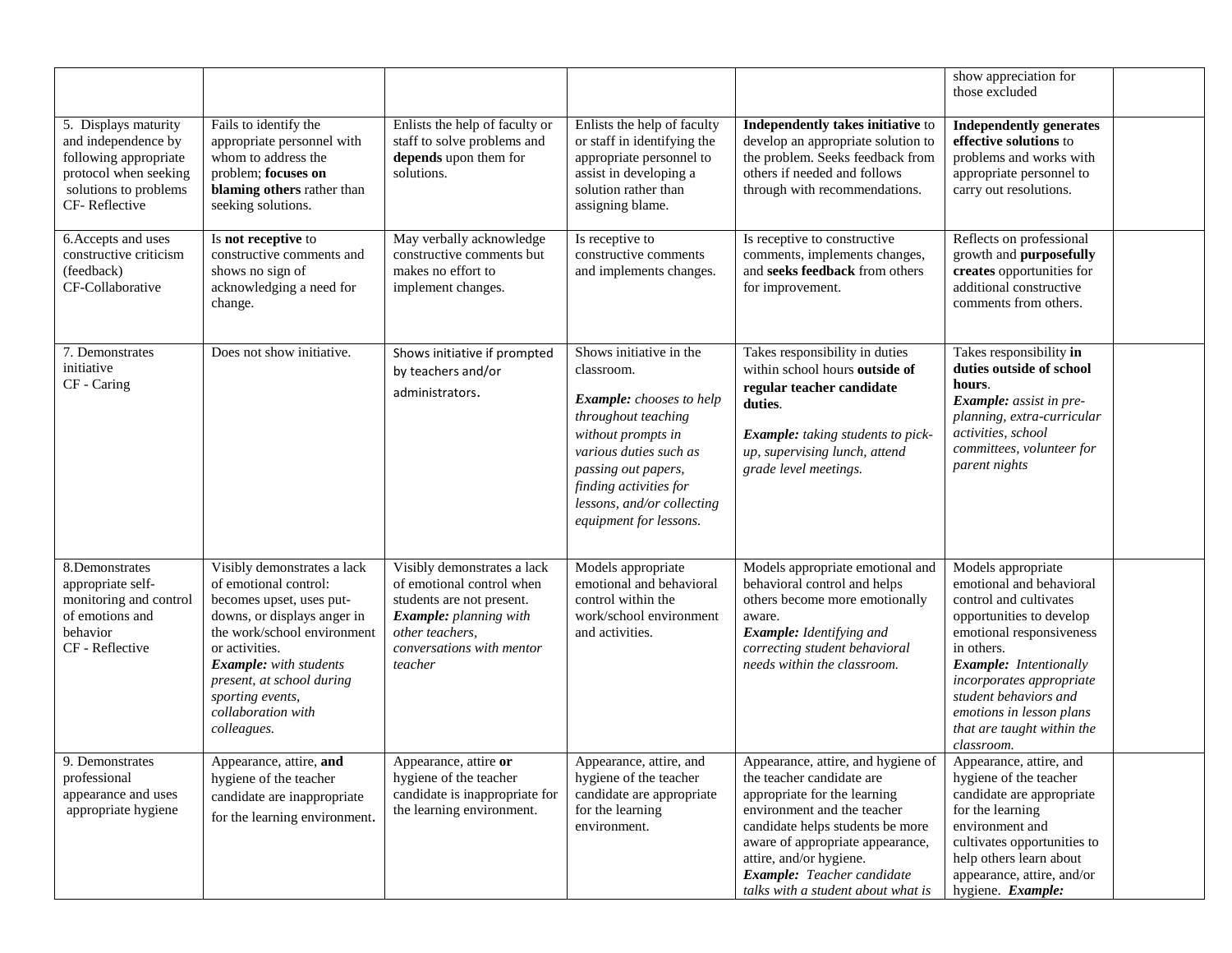|                                                                                                                                                     |                                                                                                                                                                                                     |                                                                                                                                                     |                                                                                                                                                      | appropriate based on<br>appearance, attire and/or<br>hygiene.                                                                                                     | teacher candidate<br>cultivates a lesson plan for<br>students based on health<br>standards.                                                                                                                                                                                                                 |
|-----------------------------------------------------------------------------------------------------------------------------------------------------|-----------------------------------------------------------------------------------------------------------------------------------------------------------------------------------------------------|-----------------------------------------------------------------------------------------------------------------------------------------------------|------------------------------------------------------------------------------------------------------------------------------------------------------|-------------------------------------------------------------------------------------------------------------------------------------------------------------------|-------------------------------------------------------------------------------------------------------------------------------------------------------------------------------------------------------------------------------------------------------------------------------------------------------------|
| $\overline{10}$ . Prepares<br>thoroughly and<br>consistently<br>(N/A for Block I)<br>CF-Competent                                                   | Lesson plan, <i>including</i><br>pre-assessment<br><b>analysis</b> ) submitted after<br>72-hour deadline.                                                                                           | Deadlines are met, but LPs<br>and/or analysis may be<br>incomplete or insufficient.                                                                 | Prepares for all learners<br>and abides by deadlines.                                                                                                | Prepares for all learners based on<br>pre-assessment data, knowledge<br>of subject matter, student needs,<br>and curriculum standards and<br>abides by deadlines. | Designs instruction based<br>on pre-assessment data<br>that helps students self-<br>select their learning roles;<br>designs instruction that<br>allow students to take<br>responsibility for their<br>learning based upon the<br>students' learning styles,<br>background knowledge,<br>and learning needs. |
| 11. Demonstrates<br>punctuality and good<br>attendance<br>CF-Competent                                                                              | Is tardy or has unexcused<br>absences or leaves early                                                                                                                                               | (eliminated on purpose)                                                                                                                             | Is punctual without<br>unexcused absences;<br>excused absences are<br>made up.                                                                       | (eliminated on purpose)                                                                                                                                           | Arrives early or stays late<br>without absences in order<br>to support the learning<br>environment.                                                                                                                                                                                                         |
| 12. Demonstrates fair<br>treatment for all<br>students<br>CF-Caring                                                                                 | Shows overt bias, prejudice,<br>or lack of fairness toward<br>some students (i.e. gender,<br>ethnicity, religion, learning<br>abilities, socioeconomic<br>status, and English Language<br>Learners) | Shows understanding of the<br>importance of developing<br>caring and respectful<br>relationships that<br>demonstrate equity.                        | Is willing to work at<br>establishing positive<br>relationships with diverse<br>groups of students (under<br>the direction of the mentor<br>teacher) | Begins to independently work at<br>establishing positive relationships<br>with diverse groups of students<br>with mentor teacher approval.                        | Independently fosters and<br>maintains equity and<br>respect among all learners<br>to sustain a positive<br>learning climate<br>(environment.)                                                                                                                                                              |
| 13. Expresses self<br>orally using standard<br>English to<br>communicate<br>effectively with<br>diverse audiences<br>CF-Competent/<br>Collaborative | the school setting that<br>interferes with the<br>understanding of the<br>audience.                                                                                                                 | Uses non-standard English in   Uses non-standard English in   Uses standard English in<br>the school setting, but the<br>intended message is clear. | the school setting.                                                                                                                                  | Models and teaches standard<br>English in the school setting and<br>is able to move with ease between<br>audiences/registers.                                     | Uses knowledge of<br>audience, context and<br>content to communicate<br>ideas to ensure<br>understanding by using<br>standard English.                                                                                                                                                                      |
| 14. Expresses self in                                                                                                                               | Uses non-standard English in                                                                                                                                                                        | Uses non-standard English in                                                                                                                        | Uses standard English in                                                                                                                             | Uses standard English in written                                                                                                                                  | Uses knowledge of                                                                                                                                                                                                                                                                                           |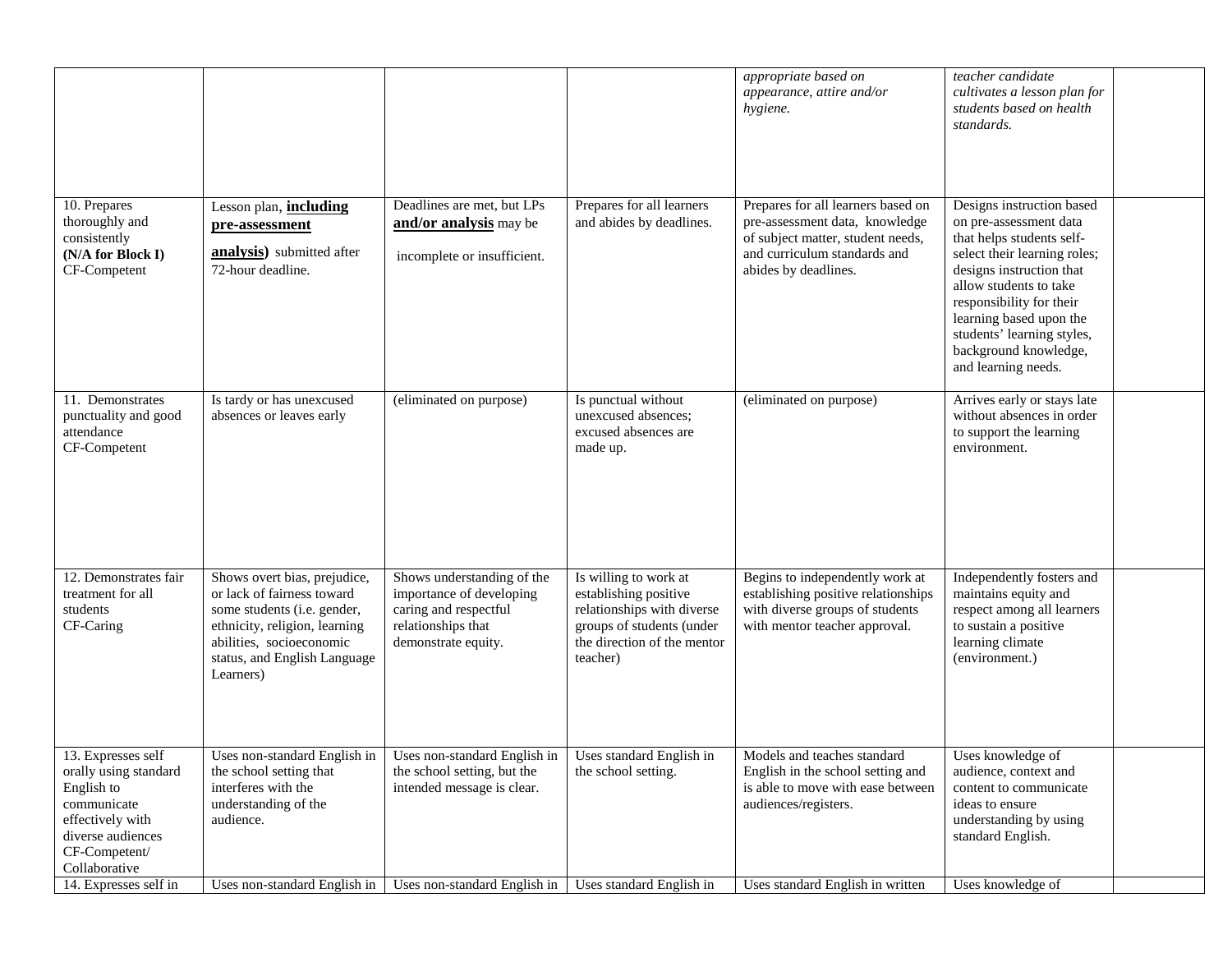| written format using<br>standard English in<br>order to communicate<br>effectively with<br>diverse audiences<br>CF-Competent &<br>Collaborative | written communication in<br>the school setting that<br>interferes with understanding<br>of the audience.                                                                              | written format in the school<br>setting but the intended<br>message is clear.                                                                                                       | written format in the<br>school setting.                                                                                                                 | format in the school setting and is<br>able to move with ease between<br>audiences/registers.                                                                                  | audience, context and<br>content to communicate<br>ideas to ensure<br>understanding of standard<br>English in written format.                                                                                                                                                                          |  |
|-------------------------------------------------------------------------------------------------------------------------------------------------|---------------------------------------------------------------------------------------------------------------------------------------------------------------------------------------|-------------------------------------------------------------------------------------------------------------------------------------------------------------------------------------|----------------------------------------------------------------------------------------------------------------------------------------------------------|--------------------------------------------------------------------------------------------------------------------------------------------------------------------------------|--------------------------------------------------------------------------------------------------------------------------------------------------------------------------------------------------------------------------------------------------------------------------------------------------------|--|
| 15. Reflects upon own<br>behavior, instruction,<br>and student learning<br>CF - Reflective                                                      | Has a lack of awareness to<br>evaluate the effects of<br>choices and actions on self<br>and others; reacts without<br>prior thought; may be<br>unaware of effects of own<br>behavior. | Recognizes the need to<br>evaluate the effects of<br>choices and actions on self<br>and others                                                                                      | Evaluates the effects of<br>choices and actions on self<br>and others                                                                                    | <b>Models</b> a skill of self-reflection in<br>the learning environment.                                                                                                       | <b>Creates opportunities for</b><br>others to self-reflect on<br>their actions and provides<br>guidance on how to do so.                                                                                                                                                                               |  |
| 16. Demonstrates<br>belief that all students<br>can learn.<br>CF-Caring                                                                         | Unable or unwilling to adapt<br>content instruction, and<br>assessment for all students;<br>makes negative comments<br>about students' abilities to<br>learn                          | Aware of differing needs but<br>is unsuccessful in attempts to<br>adapt instruction that meet<br>the learning needs of all;<br>may make minor adaptations<br>to content/instruction | Adapts content,<br>instruction, and<br>assessment for all<br>learners; has positive<br>attitude in helping all<br>students achieve at a<br>higher level. | Adapts content, instruction and<br>assessment for all learners;<br>displays competency, enthusiasm<br>and responsibility for helping all<br>students achieve at a higher level | Creates a learning<br>environment where the<br>learners' primary<br>languages and cultures are<br>valued and seamlessly<br>integrated into learning;<br>creates a learning<br>environment where<br>learners are seen as<br>individuals with unique<br>skills, abilities<br>perspectives and interests. |  |

**All teacher candidates are expected to adhere to the Georgia Professional Code of Ethics [\(www.gapsc.com\)](http://www.gapsc.com/).**

| (Name of Evaluator – Site Teacher)                                                              |                     | (Signature)                        |                                            |                       | (Date)                |  |
|-------------------------------------------------------------------------------------------------|---------------------|------------------------------------|--------------------------------------------|-----------------------|-----------------------|--|
| Professional Behaviors and Dispositions Aligned with Conceptual Framework and INTASC Principles |                     |                                    |                                            |                       |                       |  |
| 1. CF-Caring                                                                                    | INTASC <sub>3</sub> | 9. $CF$ ---------                  | INTASC 9                                   | 17. $CF$ – Reflective | INTASC <sub>6.9</sub> |  |
| 2. CF-Collaborative                                                                             | INTASC 3, 1         | 10. CF – Knowledge INTASC 9        |                                            | 18. $CF - Caring$     | <b>INTASC 1-10</b>    |  |
| 3. CF-Caring                                                                                    | INTASC 2            |                                    | 11. CF – Competent INTASC 1, 2, 4, 6, 7, 8 |                       |                       |  |
| 4. CF-Caring/Collaborative                                                                      | INTASC 2            | 12. CF – Competent INTASC 9        |                                            |                       |                       |  |
| 5. CF-Reflective                                                                                | <b>INTASC3</b>      | 13. CF – Competent INTASC 9        |                                            |                       |                       |  |
| 6. CF-Collaborative                                                                             | <b>INTASC 9, 10</b> | 14. CF – Caring INTASC 1, 2, 3     |                                            |                       |                       |  |
| 7. CF-Caring                                                                                    | <b>INTASC 3</b>     | 15. CF – Competent INTASC 2, 10    |                                            |                       |                       |  |
| 8. CF-Reflective                                                                                | <b>INTASC 9</b>     | 16. CF - Competent & Collaborative |                                            | <b>INTASC 2, 10</b>   | <b>UPDATED 7/2017</b> |  |

## **INSTRUCTIONS TO SITE TEACHERS**

**The Assessment of Professional Behaviors and Dispositions (APBD) is used to assess candidate's behaviors and professional dispositions in field settings. Candidates are assessed at mid-term and end of placement (final) by the Site Supervising Teacher. Site Teachers submit the APBD electronically into a LiveText database and data is aggregated at the end of each semester. Each candidate receives a minimum of 8 assessments while enrolled in the Professional Education Program.**